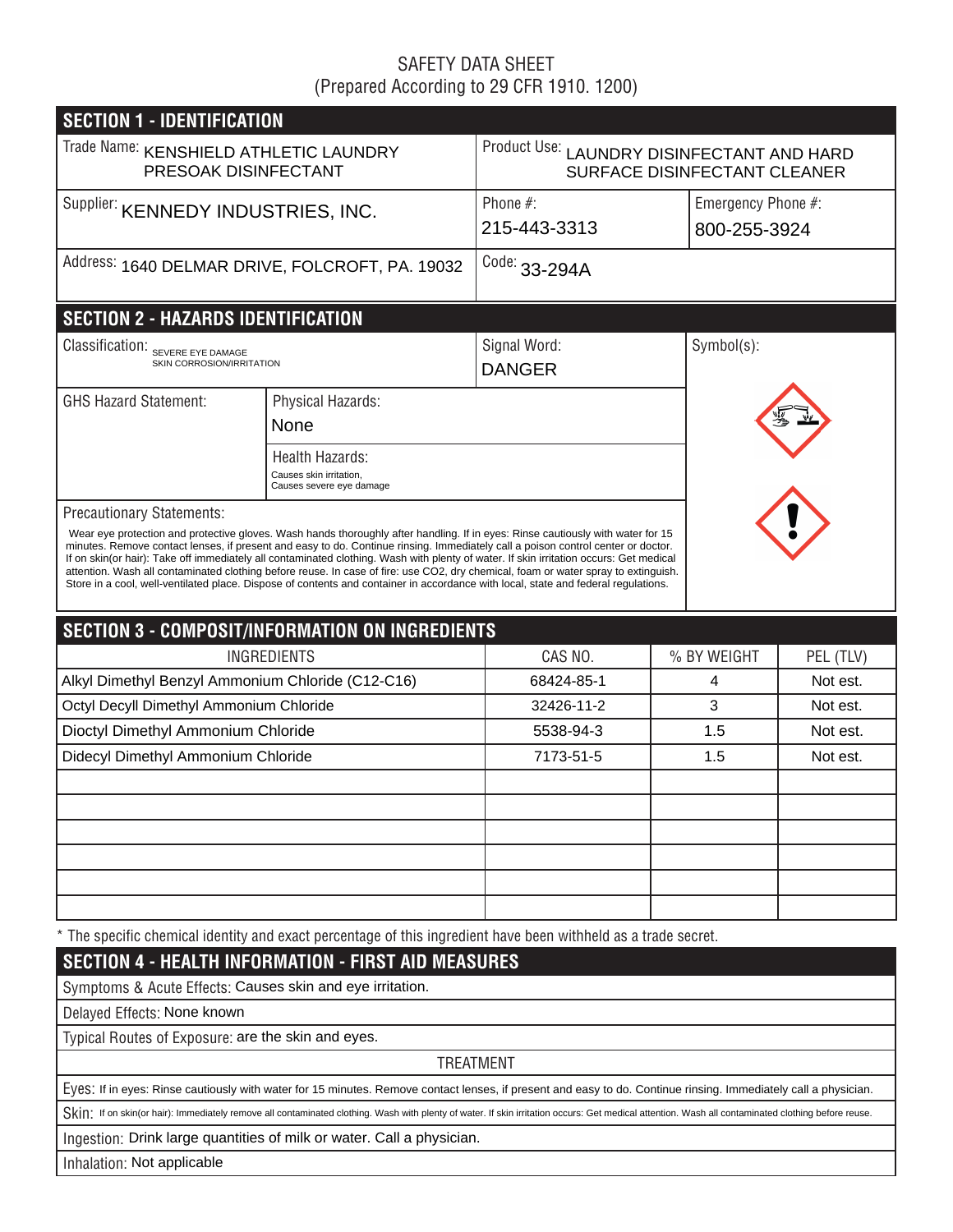# SECTION 5 - FIRE-FIGHTING MEASURES

Flash Point: 212 F **Note 20 Americ 2018** Lower Explosive Limit: Not available Not available Not available

Extinguishing Techniques: In case of fire: use CO2, dry chemical, foam, water spray to extinguish.

Equipment: Do not enter any confined fire-spaces without protective clothing and self-contained air supply.

Chemical Hazards from Fire: Carbon monoxide and unidentified organic gases may occur during incomplete combustion.

Precautions for Fire Fighters: Cool fire exposed containers.

### SECTION 6 - ACCIDENTAL RELEASE MEASURES

Steps to be Taken: SMALL AMOUNTS - Absorb with suitable absorbent. LARGE AMOUNTS - Absorb with suitable absorbent, then shovel into appropriately labeled containers.

Cleanup Procedures: Contain with absorbent material and dispose of in accordance with federal, state and local requirements.

## SECTION 7 - HANDLING AND STORAGE

Precautions to be Take in Handling & Storage: Store in a cool, well-ventilated place.

Incompatibility: Strong oxidizers

| SECTION 8 - EXPOSURE CONTROLS/PERSONAL PROTECTION |                       |                                                               |  |  |  |  |  |
|---------------------------------------------------|-----------------------|---------------------------------------------------------------|--|--|--|--|--|
| INGREDIENTS:                                      |                       | <b>EXPOSURE LIMITS</b>                                        |  |  |  |  |  |
| see section 3 above                               |                       |                                                               |  |  |  |  |  |
|                                                   |                       |                                                               |  |  |  |  |  |
|                                                   |                       |                                                               |  |  |  |  |  |
|                                                   |                       |                                                               |  |  |  |  |  |
|                                                   |                       |                                                               |  |  |  |  |  |
|                                                   |                       |                                                               |  |  |  |  |  |
| Eye Protection: $ v $                             | Protective Gloves:  ✔ | Respiratory Protection:                                       |  |  |  |  |  |
| <b>Ventilation Requirements</b>                   | Local Exaust:         | Mechanical: $\triangleright$<br>Room Ventilation is Adequate: |  |  |  |  |  |

| <b>SECTION 9 - PHYSICAL AND CHEMICAL PROPERTIES</b>  |                                          |  |                                                             |                                                       |                       |  |
|------------------------------------------------------|------------------------------------------|--|-------------------------------------------------------------|-------------------------------------------------------|-----------------------|--|
| Appearance & Odor: Clear liquid, characteristic odor |                                          |  | Flammable Limits: Upper: Not available Lower: Not available |                                                       |                       |  |
| Boiling Point (°F): Appx. 212                        | Specific Gravity (H20) (±0.005): 0.9895  |  | pH $(\pm 0.5)$ 7.0                                          |                                                       |                       |  |
| Vapor Pressure (mm Hg) Not available                 |                                          |  | Vapor Density (Air=1) Not available                         |                                                       |                       |  |
| Solubility in Water:<br>Complete                     | Insoluble                                |  | Emulsifiable (or Dispersible)                               |                                                       | Slightly (or Partial) |  |
| Evaporation Rate (vs H2O)                            | Faster                                   |  | Slower                                                      | About the Same                                        |                       |  |
| Flash Point (T.C.C.):<br>212 F                       | Odor Threshold: Not available            |  | Melting point/frozen point: Not available                   | Partition Coefficient: n-octanol/water: Not available |                       |  |
| Auto-Ignition Temperature: Not available             | Decomposition Temperature: Not available |  | Viscosity: Not available                                    |                                                       |                       |  |

| <b>SECTION 10 - STABILITY AND REACTIVITY</b>                                                                             |                                   |  |  |
|--------------------------------------------------------------------------------------------------------------------------|-----------------------------------|--|--|
| Stability: Stable                                                                                                        | Incompatibility: Strong oxidizers |  |  |
| Hazardous Decomposition Products: Carbon monoxide and unidentified organic gases may occur during incomplete combustion. |                                   |  |  |